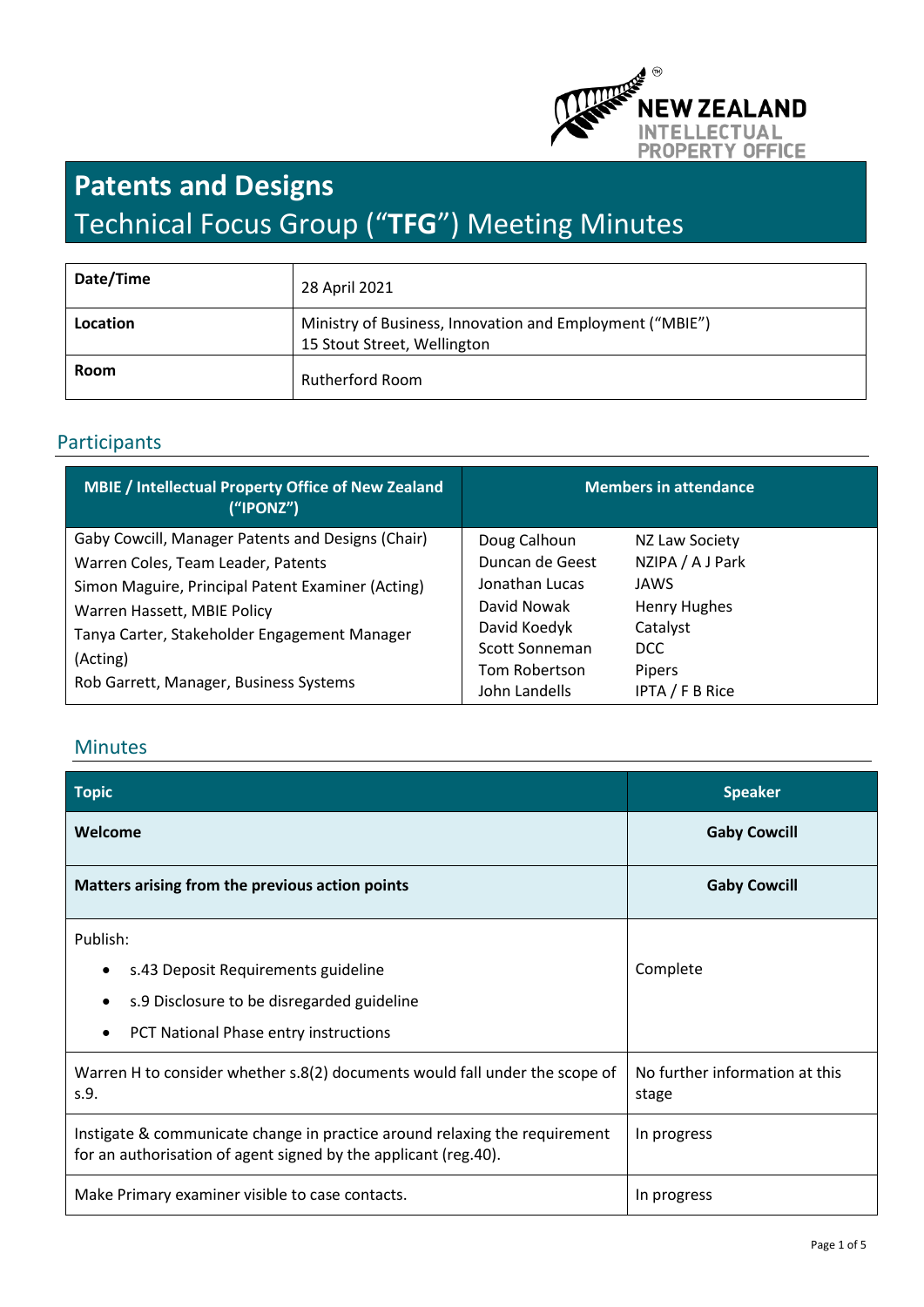

OPI status of requests made under reg.74. In the set of these are not in the latest are not in the of these are not

OPI, however, they may be released under the OIA.

Excess claims fees & receipts. IPONZ fixed an error in the discussion generated when an excess claims fee is paid. The discussion now includes confirmation the fee has been paid and the total number of claims.

**IPONZ Update****Gaby Cowcill** 

#### **Recruitment**:

- 5 new examiners were recruited in January 2021, across a variety of technical specialities and experience levels.
- There is also a new team member in our Support/IP Formalities Team, who is providing cover for a team member on parental leave.
- There is a total of 64 people in the Patents team.

#### **Backlogs and pendency times**:

- The 2013 Act pendency times were updated in April, and reflect the pendency time from requesting examination to when the first examination report is issued.
- In future, th[e Timeframes](https://www.iponz.govt.nz/support/timeframes/) page will be updated to include an indication of GPPH timeframes, likely also the GPPH pages (clients should expect to receive examination reports within 2 months of making an alllowable request for expedited examination under the GPPH).
- Some teams are making progress into their backlogs but this is not yet sustained. Other teams are still working hard to stabilise backlog growth. Consequently, recruitment is planned to continue.
- As of 20 April 2021, there are 424 1953 Act cases under examination; all are divisionals. Of these, there are about 25 unexamined divisionals and 130 pieces of mail in the Biotech team. Previous strategies to address this mail have not been as successful as hoped, so the team are working on an alternative approach.

#### **Patents MAC:**

- The Committee have provided some case studies, which we are intending to incorporate into guidelines.
- Doug Calhoun commented that providing more information on MAC cases would be helpful, for example being able to search for cases that have objections and what the outcomes were. Following a number of similar requests for this information, IPONZ will consider what information is available and whether this can be increased or made more easily accessible.

#### **Matters arising**

 John Landells asked whether IPONZ allow GPPH requests after the 5-year deadline has expired, given that GPPH cases and amendments generally benefit the Office in terms of efficiency, and thus applicants as well. IPONZ confirmed this is a known limitation, which is planned to be addressed in a future system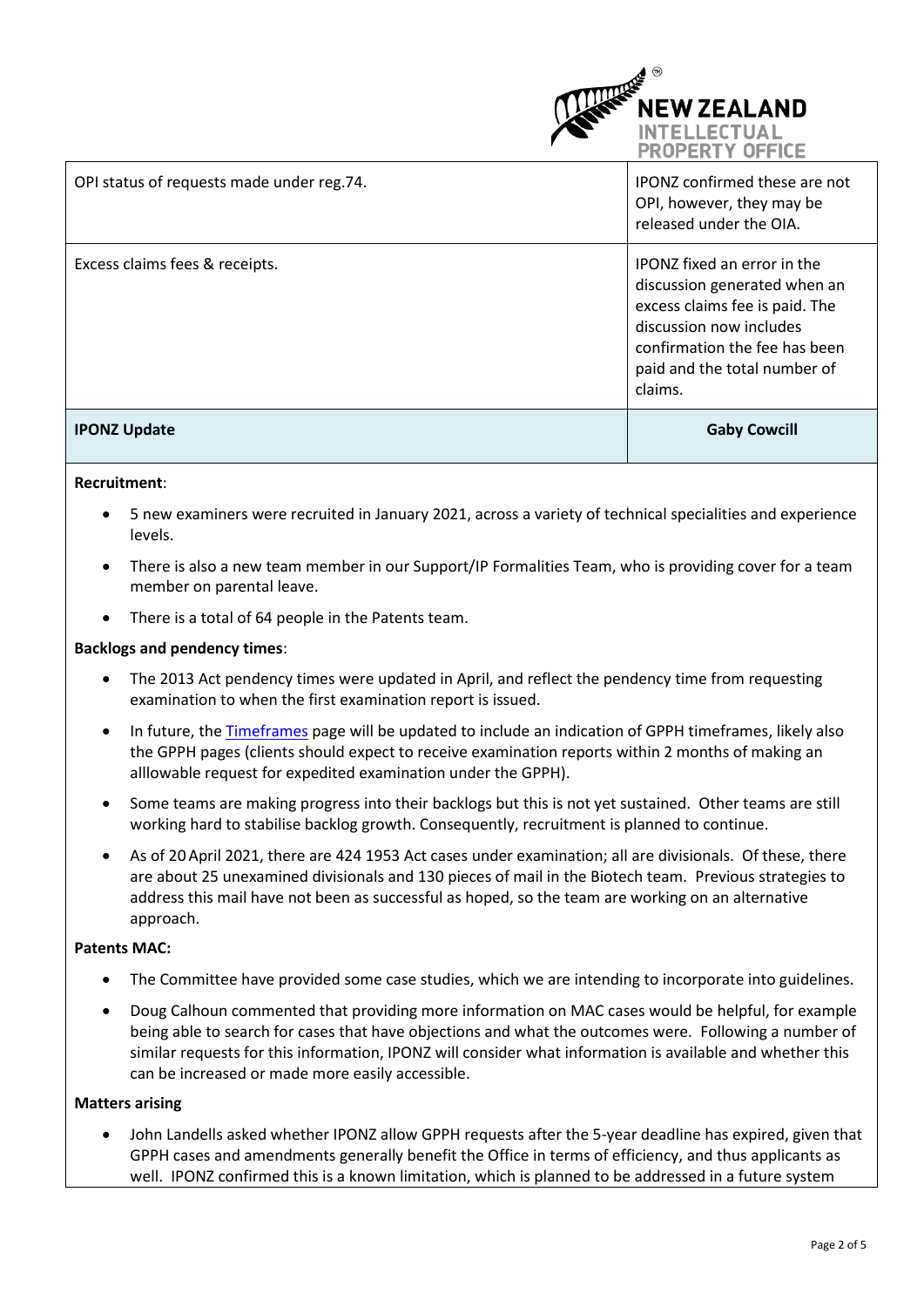release. IPONZ agreed that GPPH or similar filing of overseas granted claims generally enables a more efficient examination, and encouraged users to consider this where appropriate.

**W ZEALAND** 

**NTELLECTUAL PROPERTY OFFICE** 

 In the meantime, applicants and attorneys should contact IPONZ by phone and our Contact Centre will direct you to the appropriate team, who can organise an open discussion for you to file your GPPH request / documents.

#### **World IP Day**

Tanya advised the World IP Day event will be happening on  $17<sup>th</sup>$  May, and members should watch out for invites soon.

| <b>Systems Update</b> | <b>Rob Garrett</b> |
|-----------------------|--------------------|
|-----------------------|--------------------|

- There had been some outages since the previous TFG. IPONZ data had been migrated to a new platform, and this had resulted in some instability.
- IPONZ are also aware that there are some data issues at present, for example the formatting of addresses, which the team are working to resolve.
- A mock-up of a new front cover page for NZ patent specifications was shared with the meeting, which provides bibliographic information about the application.
- Rob provided an overview of future changes in the pipeline around agent identity and changes to patent data to better facilitate examination and data transfer.

#### **Matters arising:**

- It was noted that at present, NZ applications only appear on the Patentscope 'National applications' tab at acceptance. Rob confirmed that this data is available to WIPO to use if they wish. It was further noted that NZ applications do now appear on the 'Family' tab, following a recent Patentscope update.
- It was mentioned that if a user clicks the link to the 'particular case' in IPONZ notifications whilst being logged out of RealMe, following login, they are then directed to the inbox rather than the case. Rob advised this may be the expected behaviour, but would look into it.

| <b>MBIE Policy Update</b> | <b>Warren Hassett</b> |
|---------------------------|-----------------------|
|---------------------------|-----------------------|

#### **IP Laws Amendment Bill**

• This has been delayed, but is expected to go before PCO in the next month.

#### **PVR Act Review**

- This is anticipated to be introduced to Parliament and receive its first reading in mid-May.
- Note that shortly after the meeting ended, MBIE released the submissions and Cabinet Papers. These can b[e found here.](https://www.mbie.govt.nz/business-and-employment/business/intellectual-property/plant-variety-rights/plant-variety-rights-act-review/background-to-the-plant-variety-rights-act-review/)

#### **Copyright Act review**

- The next step is to consult on potential changes to the objectives for the review.
- Other than minor amendments as part of the IP Laws Amendments Bill, there are no reviews of the Designs Act 1953 currently under consideration.

#### **Draft guidelines for review and discussion**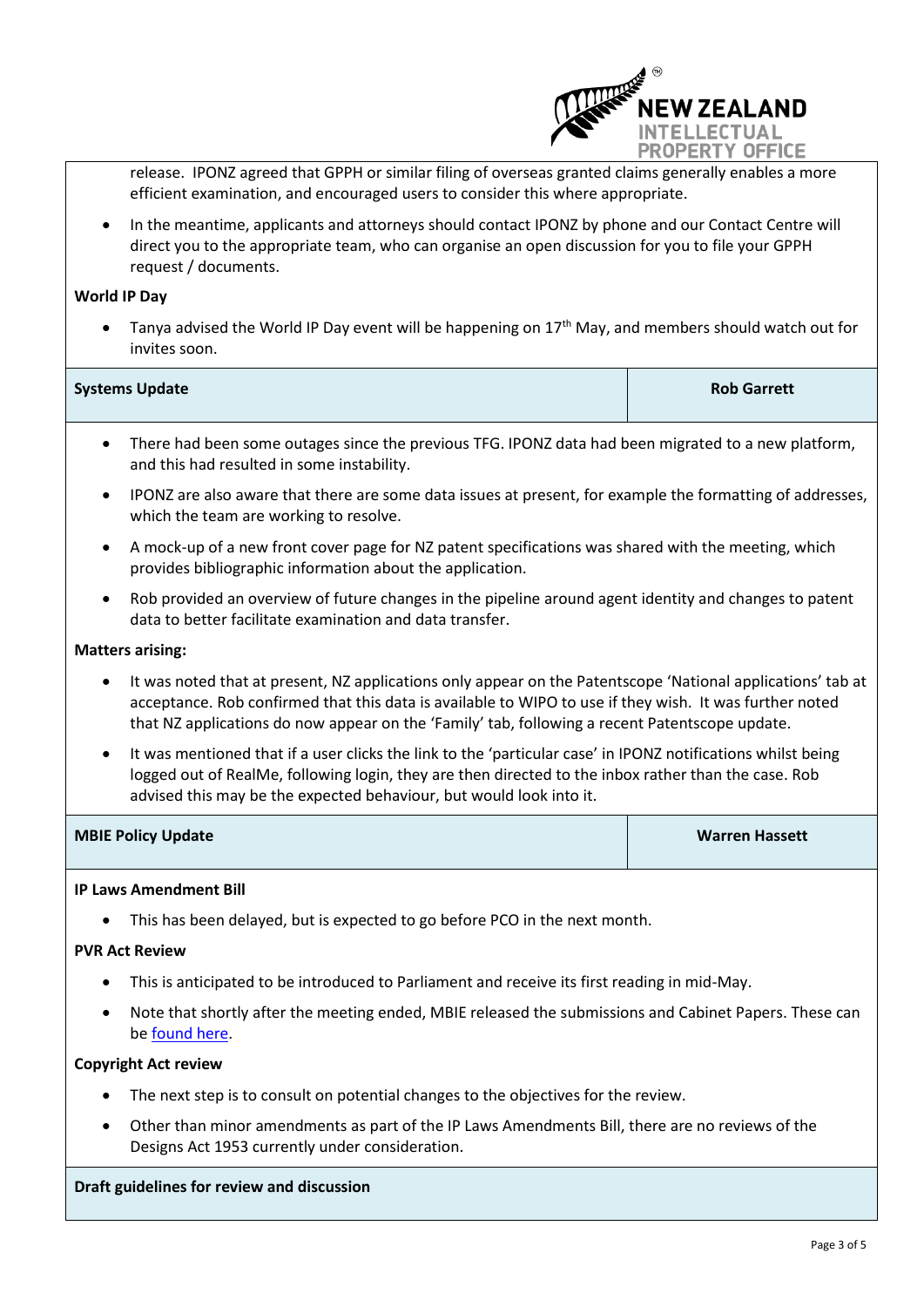- **W ZEALAND TELLECTUAL PROPERTY OFFICE**  IPONZ briefly mentioned some minor changes to existing guidelines to improve readability and will circulate these before updating and archiving the marked-up version. IPONZ also provided an update on guidelines currently in draft and planned to be tabled for future meetings. **Restoration Simon Maguire** 
	- Members queried why evidence 'must' not contain trivial mistakes, and suggested that some additional case law on undue delay may help clarify this section. There was further discussion on why only 5 days is provided in some circumstances and approaches to avoid triggering such a tight deadline, and why addressing the 5-year deadline separately was needed.
	- Generally, the guideline was largely agreed upon. IPONZ agreed to incorporate this feedback when making final edits.

#### **Regulation 147 Simon Maguire**

- The meeting discussed how the practice of re-submitting documents under reg.147 would work. It was noted that the guideline gave flexibility for a case-specific approach, such as a phone call.
- Several members commented on draft paragraphs 10-11 referring to case law under other legislation, and made some suggestions of ways in which the reader could be better warned to consider the legislative context.
- Generally, the guideline was largely agreed upon. IPONZ agreed to incorporate this feedback when making final edits.

#### **Practice queries and discussions**

| s.8(2) Definition of prior art | <b>Tom Robertson</b> |
|--------------------------------|----------------------|
|--------------------------------|----------------------|

- Tom proposed that PCT applications, which had not entered national phase should not be citable under s.8(2), and provided detailed submissions in support of this position prior to the meeting.
- Several members spoke in support, highlighting in particular the historical context of IPONZ's practice and interpretation, the underlying purpose of the section, and noting that a similar proposal has been put before IP Australia. IPONZ considers that any change to this would likely require legislative change rather than mere practice change, and noted that the current practice is clearly set out in the s.8 guidelines.
- It was noted that a hearing is now pending on a case with this issue. Consequently, IPONZ proposed to defer full discussion of the issue pending the outcome of the hearing. The meeting generally agreed with this approach.

# **ePCT Rendering of drawings Jonathan Lucas**

 Jonathan noted that IPONZ frequently object to drawings when filing applications via ePCT, more so than other offices, and proposed that IPONZ reconsider practice or provide some information on how best to provide clear drawings that meet PCT requirements.